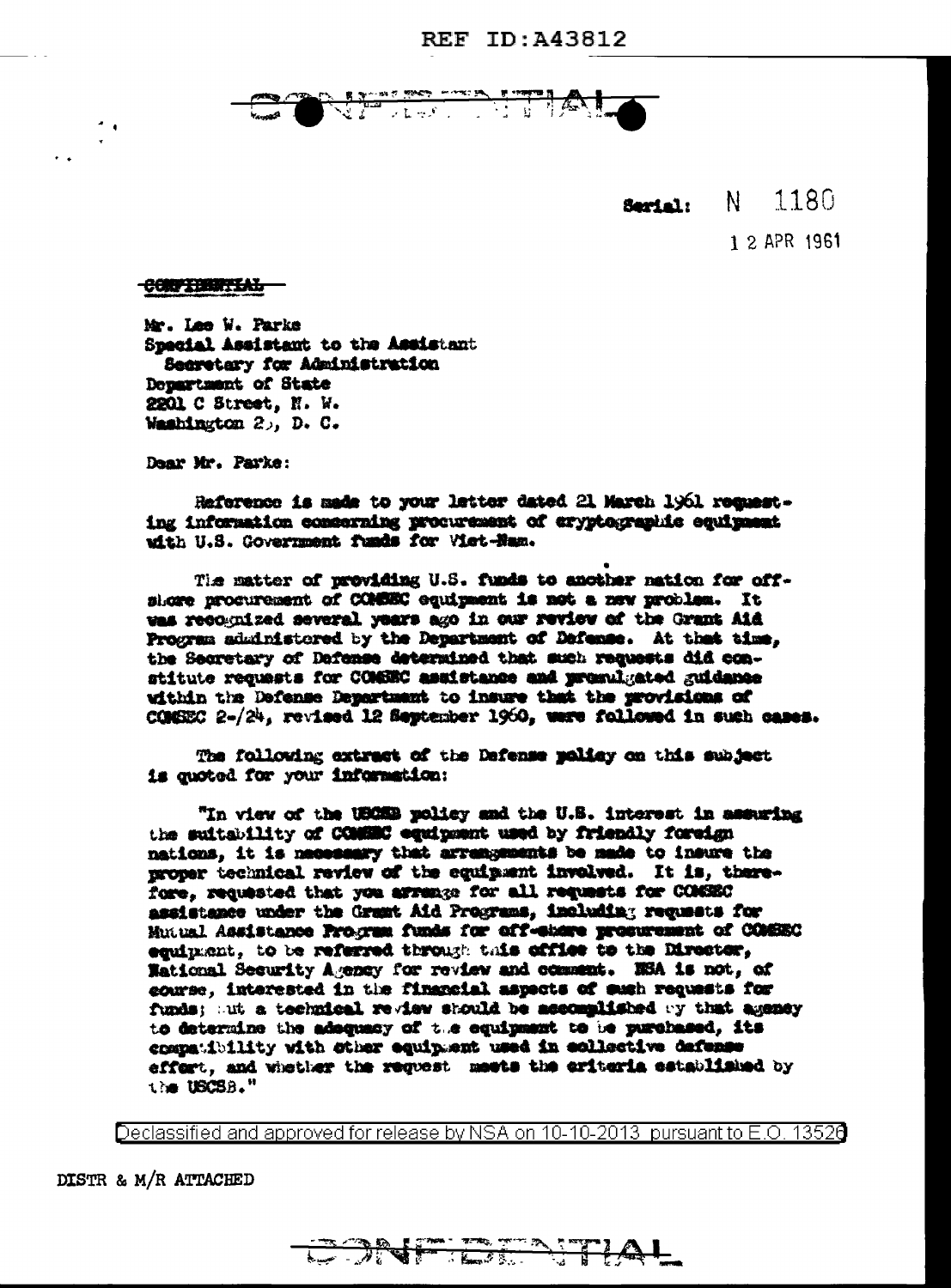TD:A43812 REF-

**CONFIDENTAL** 

## 1180 N. Sarial:

It is requested that the International Cooperation Administration (ICA) be informed that requests to procure cryptographic equipment as a commodity for use by foreign governments must be handled in the sene manner as requests for U.S. equiposats. In this connection, we commider it extremaly doubtful that ICA funds would ever be used for off-shore procurement of cryptographic equipment. If an ICAsponsored request receives national aggroval, it would in all probshility be satisfied with U.S. mendumed equipment rather than with ICA funds.

With respect to the cussiton of the necessity of crypbooranhic support to Viet-Ham, this request will be considered in relation to aimiler requests which are anticipated from military sources. When the emiire mrchlam is studied by this Acompy, it may be necessary to dotain additional information from your Department.

## Sincerely.

L. H. FROST Vice Admiral. USN Director

Cony Furnished: General G. B. Erskine, USMC-Ret, Asst to SecDef, Sp Opns

Emerative Secretary, USCSB

DISTR & L/R ATTACHED